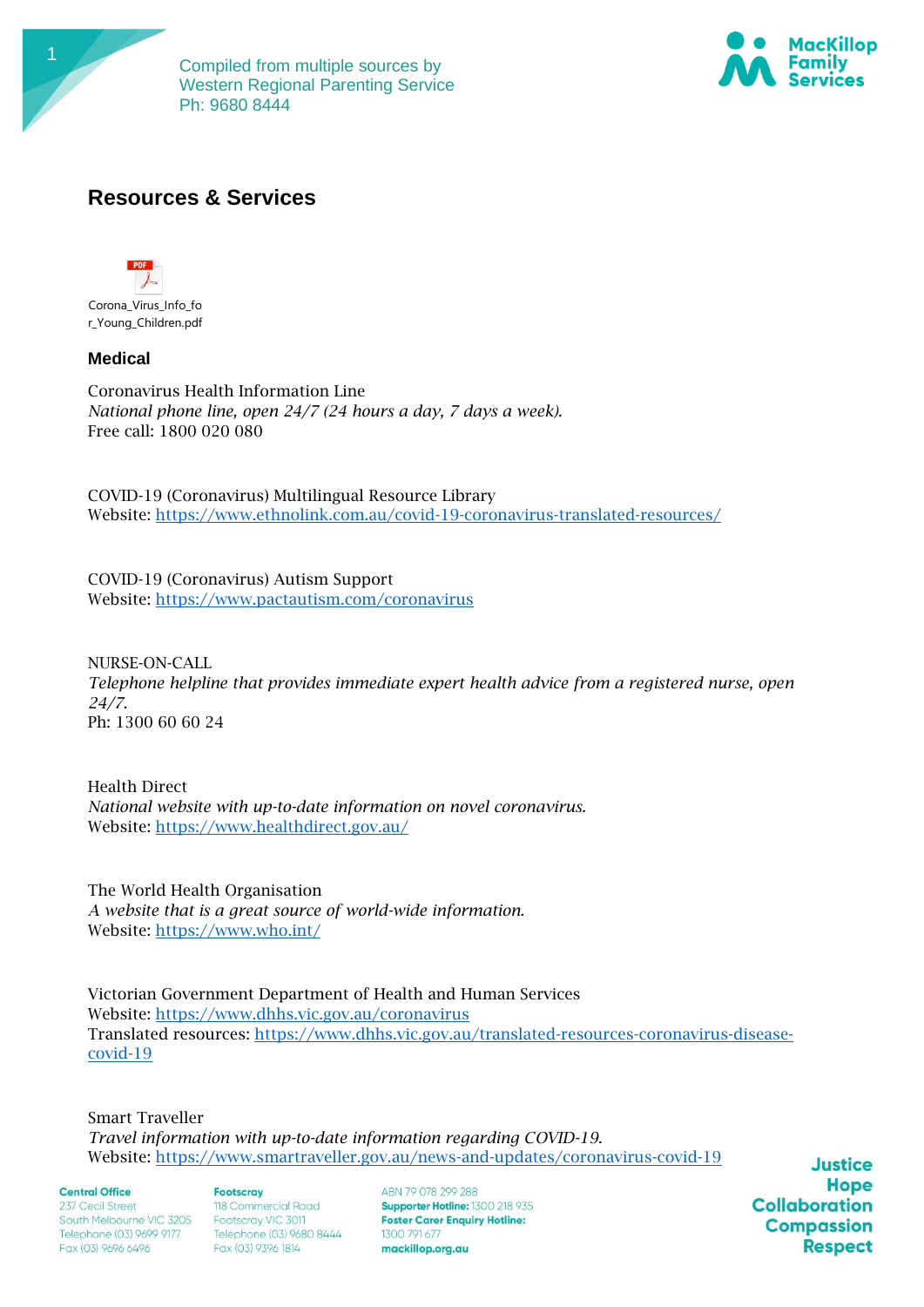



### **Parent/Carers support**

Raising Children's Network *The Australian parenting website* Website:<https://raisingchildren.net.au/guides/coronavirus-covid-19-guide>

Parentline

*Parentline is a phone service for parents and carers of children from birth to 18 years old. Parentline offers confidential and anonymous counselling and support on parenting issues.* Ph: 13 22 89

Carers Victoria

*Carers Victoria is closed to visitors as a response to minimise the spread of COVID-19. It will continue to deliver essential services to carers by utilising alternative communication approaches.*  Ph: 1800 514 845 Website: [https://www.carersvictoria.org.au/be-informed/carers-victoria-update-regarding](https://www.carersvictoria.org.au/be-informed/carers-victoria-update-regarding-coronavirus-covid-19)[coronavirus-covid-19](https://www.carersvictoria.org.au/be-informed/carers-victoria-update-regarding-coronavirus-covid-19)

NDIS – National Disability Insurance Scheme

Website: [https://www.ndis.gov.au/understanding/ndis-and-other-government-services/ndis-and](https://www.ndis.gov.au/understanding/ndis-and-other-government-services/ndis-and-disaster-response#faq)[disaster-response#faq](https://www.ndis.gov.au/understanding/ndis-and-other-government-services/ndis-and-disaster-response#faq)

Beyond Blue

*Beyond Blue provides information and support to help everyone in Australia achieve their best possible mental health, whatever their age and wherever they live.* Website:<https://www.beyondblue.org.au/>

Royal Children's Hospital – Fact Sheets *RCH fact sheets have been developed help you learn more about health topics, medical conditions and and the services available at RCH.* Website:<https://www.rch.org.au/kidsinfo/>

**Central Office** 

237 Cecil Street South Melbourne VIC 3205 Telephone (03) 9699 9177 Fax (03) 9696 6496

**Footscrav** 118 Commercial Road Footscray VIC 3011 Telephone (03) 9680 8444 Fax (03) 9396 1814

ARN 79 078 299 288 Supporter Hotline: 1300 218 935 **Foster Carer Enquiry Hotline:** 1300 791 677 mackillop.org.au

**Justice Hope Collaboration Compassion Respect**